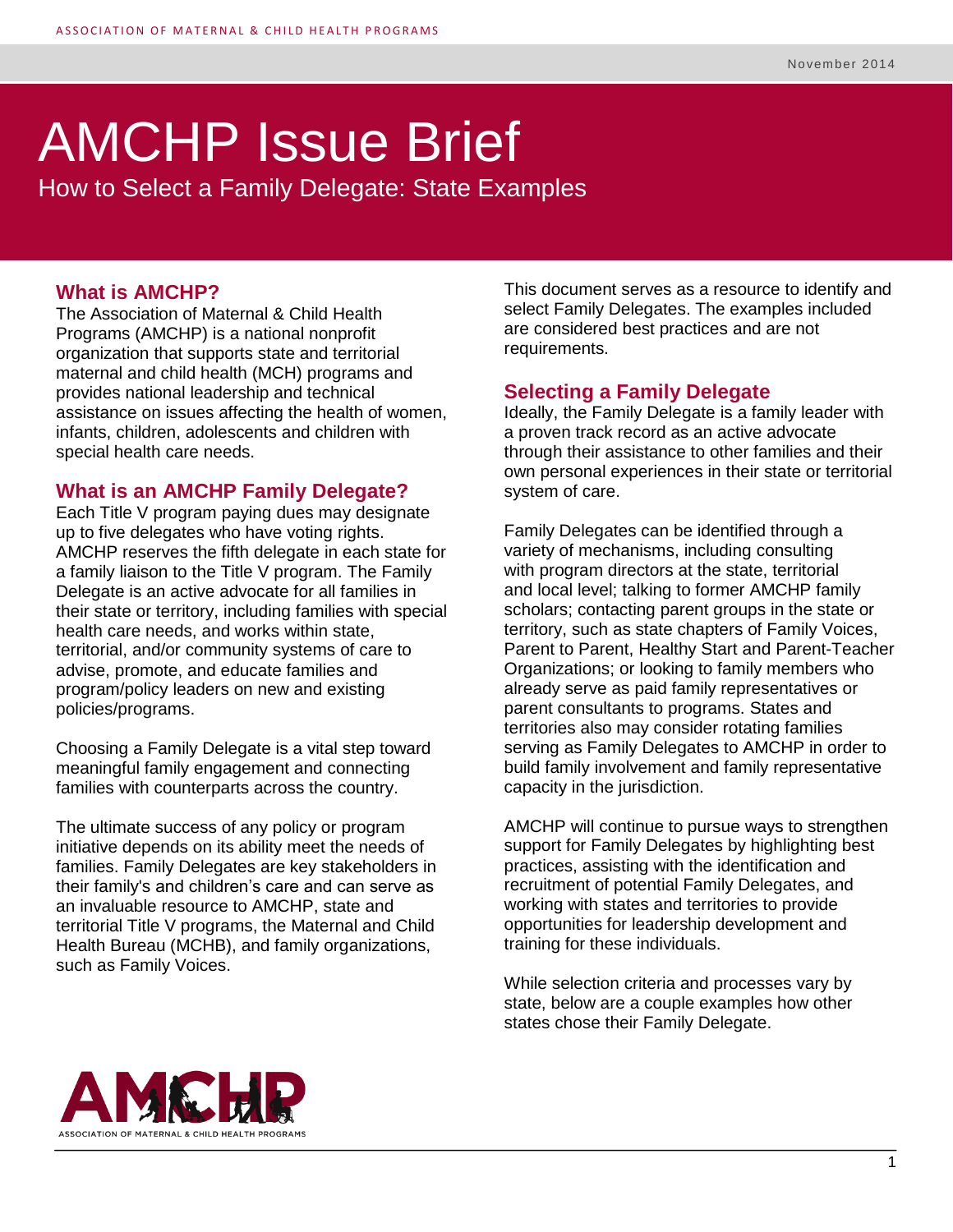### **The Family Delegate Role in Kansas**

By: Heather Smith and Donna Yadrich

In Kansas, family partnership is foundational to Title V and our programs to support the MCH population. Kansas is



dedicated to building strong MCH leaders and advocates and the AMCHP Family Delegate (FD) is recognized as an important role a family partner can have at the local, state and national level. The Kansas program provides families with opportunities to build leadership and advocacy skills and engage in system-level discussions regarding MCH services/initiatives. As an active advocate for all families in Kansas, including families with special health care needs, the FD has the capacity to advise, promote, and educate families and program/policy leaders on new and existing policies or programs.

The Title V CYSCHN director provides oversight to the FD program selection process, convening a review team of Title V staff to make the final determination. This opportunity is open to any Kansas parent/family member, served by a state or local Bureau of Family Health (BFH) program, interested in building leadership and advocacy skills and learning more about Title V and AMCHP. We believe parents/families can provide firsthand knowledge, insight to areas that program staff may not have considered, and recommend changes for other consumers. BFH programming is wide-spread and includes: reproductive health and family planning, nutrition and WIC services, MCH programs, newborn screenings, special health care needs services, early intervention, and child care and foster care services.

Kansas is dedicated to family engagement and believes this is a critical leadership role within Title V programming. Therefore, throughout the 12 month term, the FD may:

- Recommend outcome (performance) measures
- Participate in annual Title V MCH Services Block Grant review
- Serve on MCH-related advisory boards, committees or councils
- Assist with MCH marketing/promotional brochures, flyers, fact sheets, etc.
- Promote program activities and initiatives, especially the Kansas Resource Guide
- Advocate, support and guide families in navigating the Title V system

The FD is assigned a Title V mentor who works with the FD to develop goals and objectives tailored to meet the needs, interests, and individual expectations of the delegate and MCH program most closely to the delegate's background. The FD is asked to select a project to complete for the relevant program and participate in: at least one MCH-related board, committee or council which can be at the local, state, or national level; quarterly webinars, trainings or informational activity on a MCH topic; and quarterly Health Resources and Services Administration Region VII conference calls or meetings. A written summary of experiences through these activities is requested, as is ongoing collaboration and communication with their assigned Title V program staff liaison.

During this first year of the new Kansas program, the FD met with both the Title V and CYSHCN directors to learn about mutual interests and discuss ways to support the delegate's interests. At that time, more immersion in the Title V MCH Block Grant process was discussed and the FD has been invited to participate in the entire 2014 Title V MCH Block Grant preparation process; from a public input survey through attendance at the Region VII onsite review in August 2014.

Additionally, Kansas Title V provided the FD financial support to attend the AMCHP conference and supported the delegate's interest in attending the post conference session, the Return on Investment (ROI) Collaborative, by sending the state MCH epidemiologist and CYSHCN program manager to join the Kansas team. The FD also was invited to serve on the Kansas MCH Council, in addition to their role on the Special Health Services Family Advisory Council.

The FD program is a natural partnership between Title V and AMCHP and is expected to build strong family leaders throughout the state for many years to come.